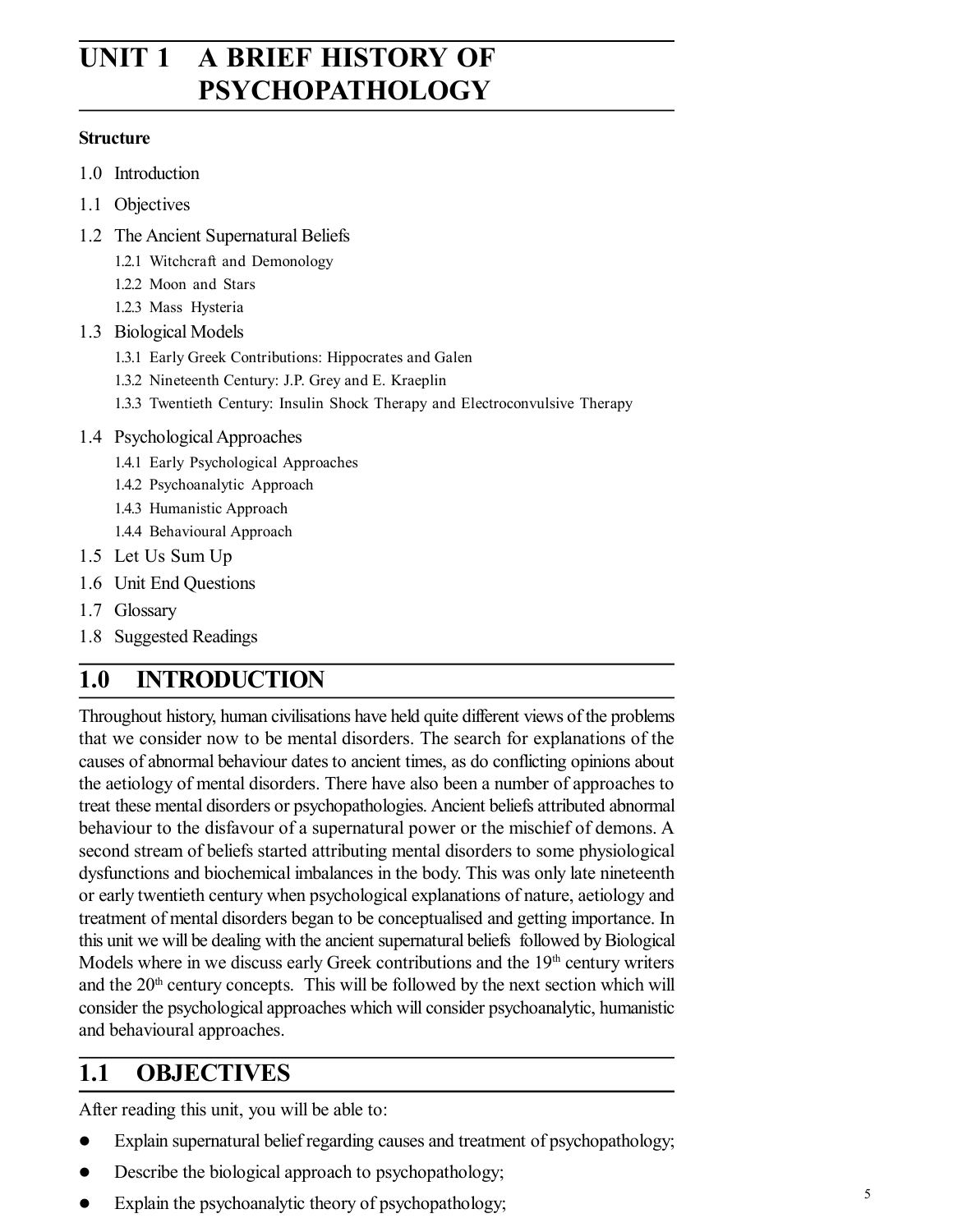- Present an account humanistic approach to psychopathology; and
- Understand the relevance of behaviouristic approach in explanation of psychopathology.

## **1.2 THE ANCIENT SUPERNATURAL BELIEFS**

Throughout history, human civilisations have held quite different views of the problems that we consider now to be mental disorders. The search for explanations of the causes of abnormal behaviour dates to ancient times, as do conflicting opinions about the aetiology of mental disorders. There have also been a number of approaches to treat these mental disorders or psychopathologies. Ancient beliefs attributed abnormal behaviour to the disfavour of a supernatural power or the mischief of demons. A second stream of beliefs started attributing mental disorders to some physiological dysfunctions and biochemical imbalances in the body. This was only late nineteenth or early twentieth century when psychological explanations of nature, aetiology and treatment of mental disorders began to be conceptualised and getting importance.

The ancient human civilisations believed that abnormal behaviours are caused by some supernatural magic, evil spirits, demons, moon and the stars. There was a strong belief that our behaviours, affects and thought are governed by the agent situated outside our bodies and environment. These agents included supernatural entities (divinities, demons and spirits), celestial objects (stars and moon) and other phenomena like magnetic fields.

#### **1.2.1 Witchcraft and Demonology**

The individuals suffering from mental disorders were supposed to be possessed and controlled by magical, evil spirits and demons. Nature of the spirit was judged by the nature of behaviour exhibited by the affected person. Excessive spiritual behaviours were attributed to holy spirits, while destructive behaviours were thought to be caused by evil spirits. The treatments included punishments like chaining them or keeping them in cages or horrible ritual of boring a hole in the skull. These victims after going through an unfair trial were condemned as witches or demons were burned alive or hanged.

#### **1.2.2 Moon and Stars**

The Latin word for moon is Luna, this inspired people to use the word lunatic for abnormal people, but now this word, is not used any more. According to this notion the movements of the full moon and the stars have an effect on behaviour of people. This view is reflected by followers of astrology who think that their behaviour as well as major events in their lives can be predicted by the position of the planets.

#### **1.2.3 Mass Hysteria**

It is a phenomenon in which the experience of an emotion seems to spread to those in the surroundings around. If an individual is frightened and sad this feeling and experience spreads to nearby people and soon this feeling further escalates, develops into a panic and the whole community is affected. The Supernatural model is still popular and used in undeveloped cultures where poverty is high and literacy rate is low and mental health professionals are not permitted to play their role. People still look towards magic and rituals performed by holy persons for the solutions of mental disorders.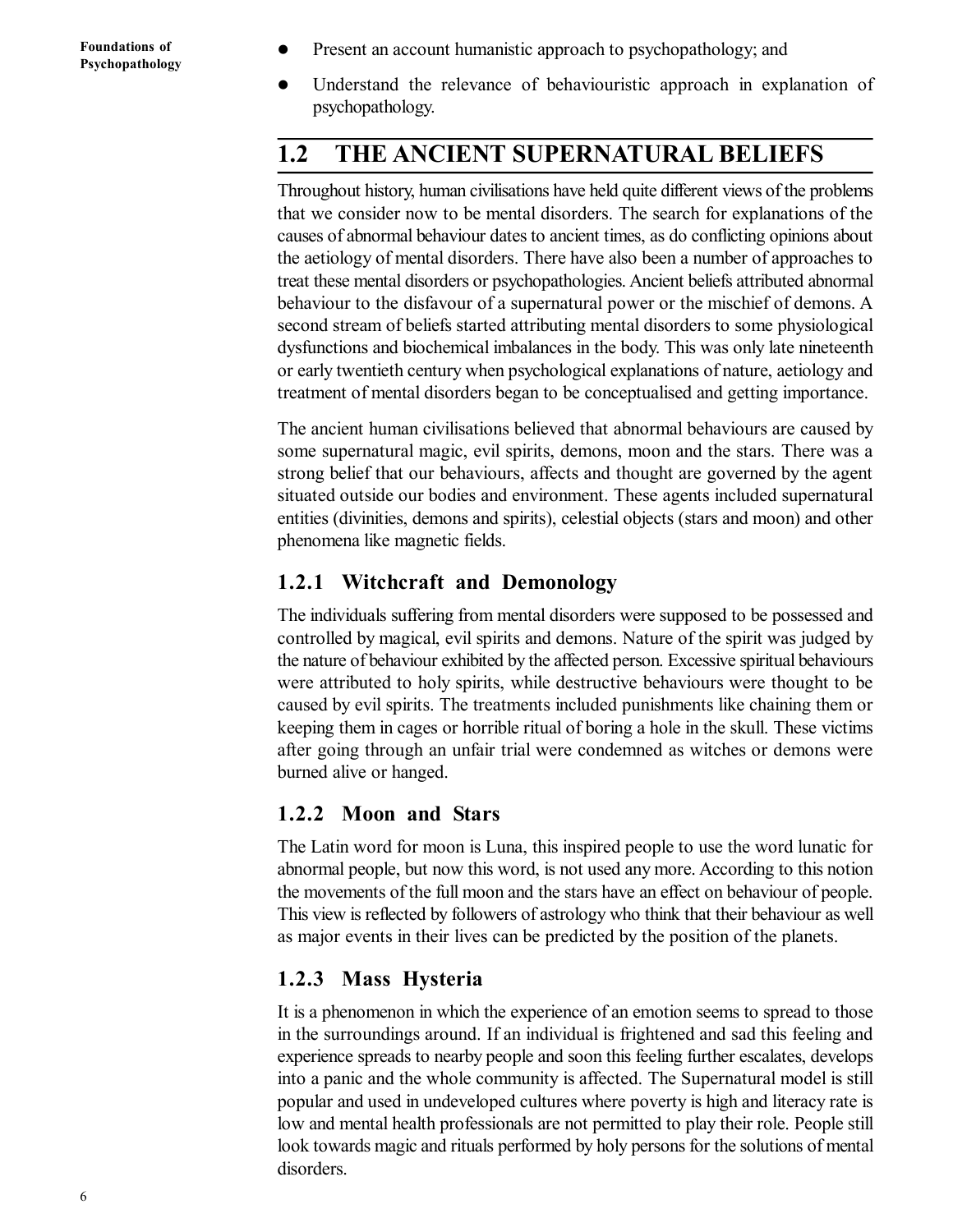## **1.3 BIOLOGICAL MODELS**

With the rising interest in biological sciences supernatural explanations were started to be discounted. Biological models attributed mental disorders to physical diseases and biochemical imbalances in the body.

#### **1.3.1 Early Greek Contributions: Hippocrates and Galen**

The Greek physician Hippocrates ridiculed demonological accounts of illness and insanity. Instead, Hippocrates hypothesized that abnormal behaviour, like other forms of disease, had natural causes. Health depended on maintaining a natural balance within the body, specifically a balance of four body fluids (which were also known as the four humors): blood, phlegm, black bile, and yellow bile.

Hippocrates argued that various types of disorder or psychopathology resulted from either an excess or a deficiency of one of these four fluids. The Hippocratic perspective dominated medical thought in Western countries until the middle of the nineteenth century. People trained in the Hippocratic tradition viewed "disease" as a unitary concept. In other words, physicians did not distinguish between mental disorders and other types of illness. All problems were considered to be the result of an imbalance of body fluids, and treatment procedures were designed in an attempt to restore the ideal balance.

Galen a Roman physician adopted Hippocratic theory and advocated that the four fluids relate to the Greek environmental concepts such as heat (blood), dryness (black bile), moisture ( yellow bile) and cold (phlegm). Each fluid was related to one quality. Excess of one or more fluids were treated by regulating the environment to increase or decrease heat, dryness, moisture and cold depending on the deficiency of the fluid. For example, when King Charles the sixth got sick he was treated according to the following concept of Galen. He was moved to less stressful countryside environment to restore the balance of his body fluids. Rest, good diet and exercise were recommended.

Early biological models of mental disorders used some unique techniques of treatment. One of these was bloodletting, a technique where a measured amount of blood was removed by leeches to minimise aggressive tendencies. Induced vomiting was used to reduce Depression .The diagnosed person was forced to eat tobacco and half boiled cabbage for vomiting.

### **1.3.2 Nineteenth Century: J.P. Grey and E. Kraeplin**

J. P. Grey theorised that mental disorder (insanity) was always due to physical causes and emphasis should be on rest and diet, proper room temperature and ventilation. He even invented the rotary fan and used it at State Hospital in New York. Emil Kraepelin contributed in the area of diagnosis and classification of Psychological Disorders. Each psychological disorder had a different age of onset and time course to follow, along with a different cluster of presenting symptoms. His descriptions of schizophrenia are still useful. He described schizophrenia as a psychotic disorder having 11 subtypes where reality contact was severely lost with delusions (false beliefs) and hallucinations.

### **1.3.3 Twentieth Century: Insulin Shock Therapy and Electroconvulsive Therapy**

In 1927 Manfred Sakel, a Viennese physician, began using higher and higher dosages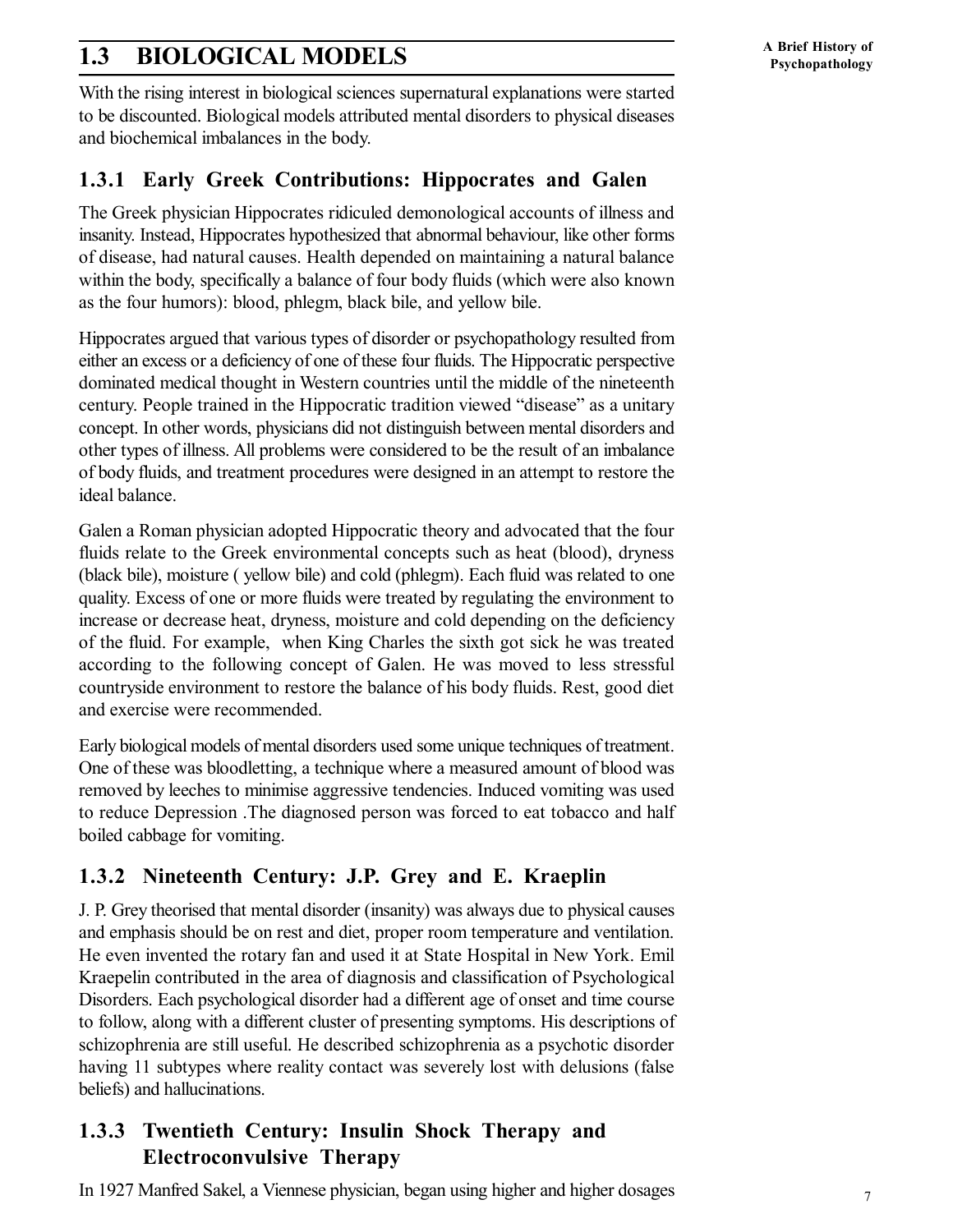of Insulin, the patients had convulsions and went into a state of coma but surprisingly these patients recovered so physicians started to use it frequently. The method was abandoned because it was dangerous, caused coma and even death. Joseph Meduna, in 1920 observed that Schizophrenia was rarely found in epileptics (which later did not prove to be true) and his followers concluded that induced brain seizures might cure Schizophrenia. Electroconvulsive Therapy (ECT) was used extensively and frequently by doctors but was a controversial method some doctors even used it to penalise the difficult unmanageable patients. It is effective with suicidal patients.

| <b>Self Assessment Questions</b> |                                                                                                   |  |  |
|----------------------------------|---------------------------------------------------------------------------------------------------|--|--|
|                                  | 1) Explain the early supernatural approach of understanding psychopathology.                      |  |  |
|                                  |                                                                                                   |  |  |
|                                  |                                                                                                   |  |  |
|                                  |                                                                                                   |  |  |
|                                  |                                                                                                   |  |  |
| 2)                               | Describe the early Greek contributions in development of biological models of<br>psychopathology. |  |  |
|                                  |                                                                                                   |  |  |
|                                  |                                                                                                   |  |  |
|                                  |                                                                                                   |  |  |
|                                  |                                                                                                   |  |  |
| 3)                               | Explain the contribution of J.P. Grey and E. Kraeplin in development of<br>psychopathology.       |  |  |
|                                  |                                                                                                   |  |  |
|                                  |                                                                                                   |  |  |
|                                  |                                                                                                   |  |  |
|                                  |                                                                                                   |  |  |
| 4)                               | Give an account of insulin shock therapy and electroconvulsive therapy.                           |  |  |
|                                  |                                                                                                   |  |  |
|                                  |                                                                                                   |  |  |
|                                  |                                                                                                   |  |  |
|                                  |                                                                                                   |  |  |

# **1.4 PSYCHOLOGICALAPPROACHES**

Psychological viewpoints stressed that there were so many emotional problems that could not be attributed to any organic disorder. These approaches emphasise on psychological, interpersonal, social and cultural factors in explanation and treatment of abnormality.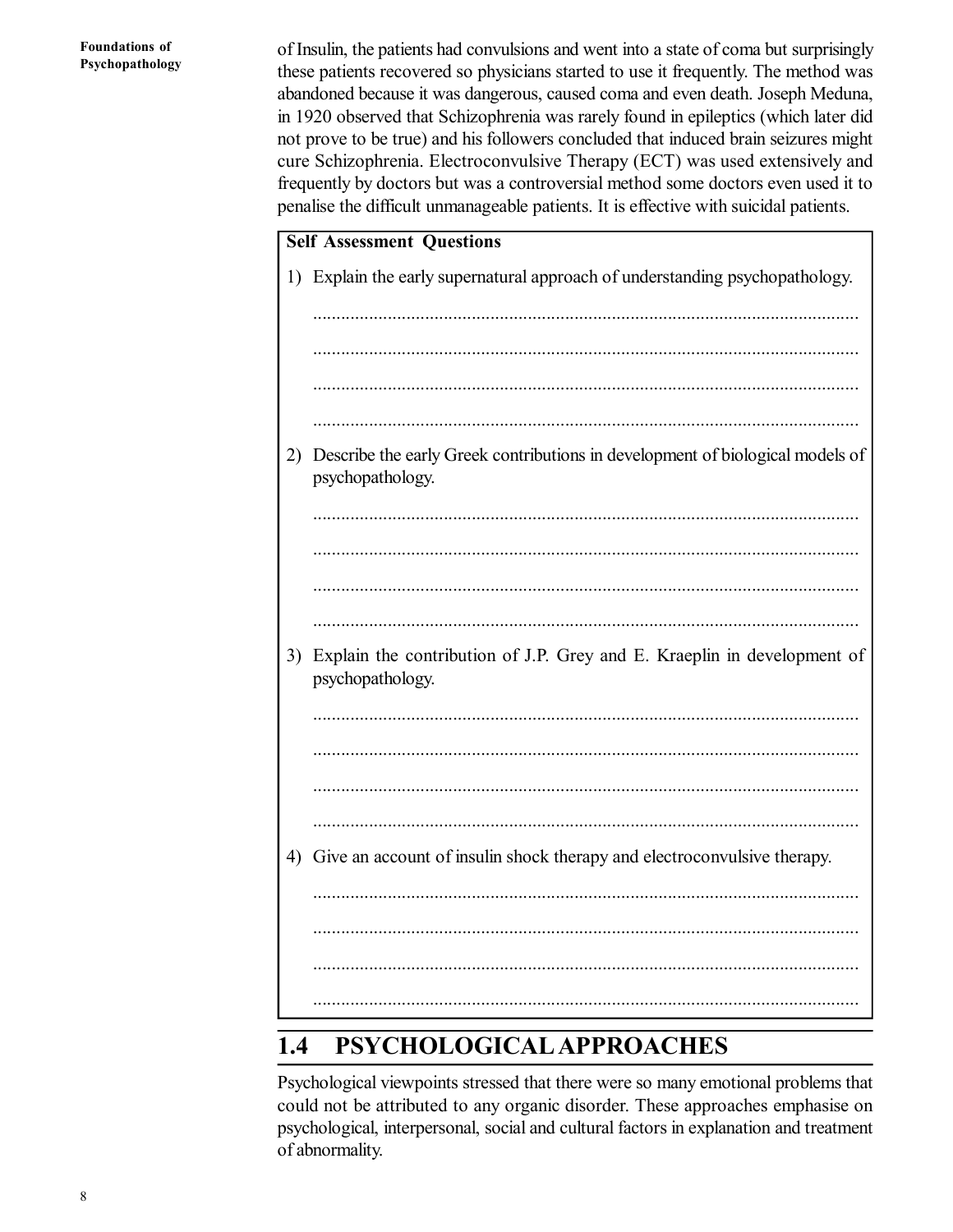### **1.4.1 Early Psychological Approaches**

Psychological approaches began with the moral and mental hygiene movement which advocated humane and responsible care of the institutionalised patients and encouraged and reinforced social interaction with them. Mental hygiene movement started with the concept of moral therapy. Pioneers in the mental reforms were P. Pinel (1745- 1826), William Tuke (1732-1822), Benjamin Rush (1745-1813) and Dorothea Dix (1802-1887). All these individuals were the pioneers in the mental hygiene movement which led to asylum reforms in Europe and America.

In Europe during the Middle Ages mentally ill and mentally retarded, commonly called as the "lunatics" and "idiots", aroused little interest and were given marginal care. Disturbed behaviour was considered to be the responsibility of the family rather than the community or the state. In the 1600s and 1700s, "insane asylums" were established. Early asylums were little more than human warehouses, but as the nineteenth century began, the moral treatment movement led to improved conditions in at least some mental hospitals. Founded on a basic respect for human dignity and the belief that humanistic care would help to relieve mental illness, moral treatment reform efforts were instituted by leading mental health professionals of the time.

In the middle of the 1800s, Dorthea Dix argued that treating the mentally ill in hospitals was to be more humane and more economical than caring for them haphazardly in their communities. She urged that special facilities be provided to house mental patients. The creation of large institutions for the treatment of mental patients led to the development of a new profession of psychiatry.

By the middle of the 1800s, superintendents of asylums for the insane were almost always physicians who were experienced in taking care of people with severe mental disorders. The Association of Medical Superintendents of American Institutions for the Insane (AMSAII), which later became the American Psychiatric Association (APA), in 1844. In 1833, the state of Massachusetts opened a public supported asylum for the people with mental disorders, in Worcester. Samuel Woodward, the asylum's first superintendent, also became the first president of the AMSAII. Woodward claimed that mental disorders could be cured just like other types of illnesses. Treatment at the Worcester Lunatic Hospital included a blend of physical and moral procedures.

### **1.4.2 Psychoanalytic Approach**

Psychoanalysis was pioneered by Sigmund Freud (1856-1939). He learned the art of hypnosis from France. He experimented with somewhat different procedures of hypnosis. He used hypnosis in an innovative way. He encouraged his patients to talk freely about their problems, conflicts and fears. He discovered the unconscious mind and its influence in psychopathology by using the techniques of free association, dream analysis and Freudian slips. Freud emphasised on internal mental processes and childhood experiences. The core elements of this approach include:

- a) Analysis of Mental Structures
- b) Levels of Consciousness
- c) Stages of Psychosexual Development
- d) Anxiety and Defense Mechanisms
- e) Psychoanalytic Therapy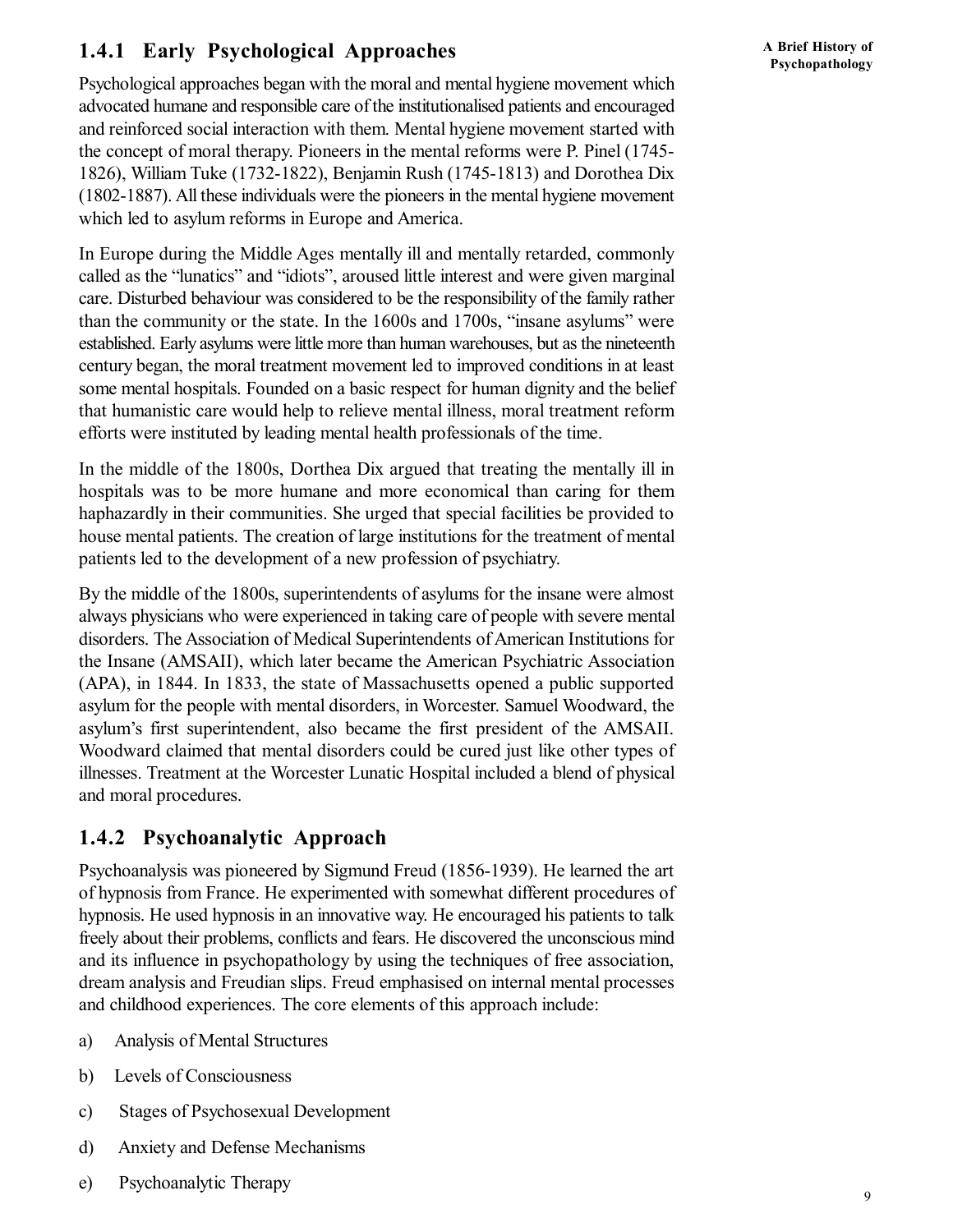a) **Analysis of Mental Structures:** The human psyche consists of the *id*, the *ego* and the *super ego*, the thoughts attitudes and behaviours of three are in state of conflict called intra-psychic conflict. The Id is the unorganised reservoir of wishes or passions related to our sexual and aggressive drives. It strives for immediate gratification that bypasses demands of reality, order, logic and reason. The Id is like a child when it wants something it wants it there and then without regard for consequences, so Id operates on pleasure principle. The energy within the Id is labelled as the libido. The Id has its own characteristic way of processing information, cognitive style referred as primary process. The thinking patterns of Id are illogical, irrational, emotional immature and purely selfish.

Selfish and dangerous drives of the Id do not go unchecked and the Ego ensures that we must find ways to meet our basic needs without offending everyone around us. The Ego operates according to the reality principle and the cognitive operations of the ego are characterised by logic, reason and are referred as the secondary process. The ego tries to resolve conflicts between the demands of the Id within the permitted boundaries of super ego.

The Ego has the role to mediate conflict between the Id and the Super ego according to realities of the world. If it mediates successfully we see an individual who is well adjusted while if the Ego is unsuccessful either the Id or the Super ego becomes strong.

If the Super ego is strong we see a pure, rigid, nonflexible individual. Super ego is the storehouse of moral and ethical standards taught by parents, teachers and culture. It also refers to the conscience of the psyche. It operates according to the moral principle. When we do something wrong and ethical and moral standards are violated the Super ego generates guilt.

b) **Levels of Consciousness:** Freud describes three different layers of consciousness: conscious, preconscious/sub conscious and unconscious. According to Freud that part of the mind about which we are aware is consciousness. It is place where the Ego resides but it is a small part of mental life. The preconscious comprises of thoughts or activities that are easily made conscious by an effort to remember. The largest segment is the unconscious, which comprise the Id, is not easily reachable, yet it gives rise on to important needs and influences our behaviour. The Super ego resides at all the three levels of consciousness. Along with the mental structure, levels of consciousness describe the Freudian topographical structure of personality.

c**) Stages of Psychosexual Development:** Freud theorised that during childhood we pass through a number of psycho sexual stages of development. Each stage of development represent a specific period of development where our basic needs arise and an under or over gratification of the needs at any stage leaves a strong impression on the individual in form of a fixation or psychopathology reflected throughout the adult life. In each of these stages energy of sexual instinct, *libido*, is situated in different parts of the body.

*Oral Stage (Birth to 2 years)*: In the oral stage the major source of pleasure is the mouth where the infant sucks, bites, through mouth, any fixation at this stage appears in form of nail biting , chewing pencils, paper etc. smoking cigarettes.

*Anal Stage (2 to 3 years)*: In the anal stage, which extends from two to three years, toilet training begins. Any conflict or fixation at this stage appears in form of a person who is very neat, clean and strict in following rules/norms.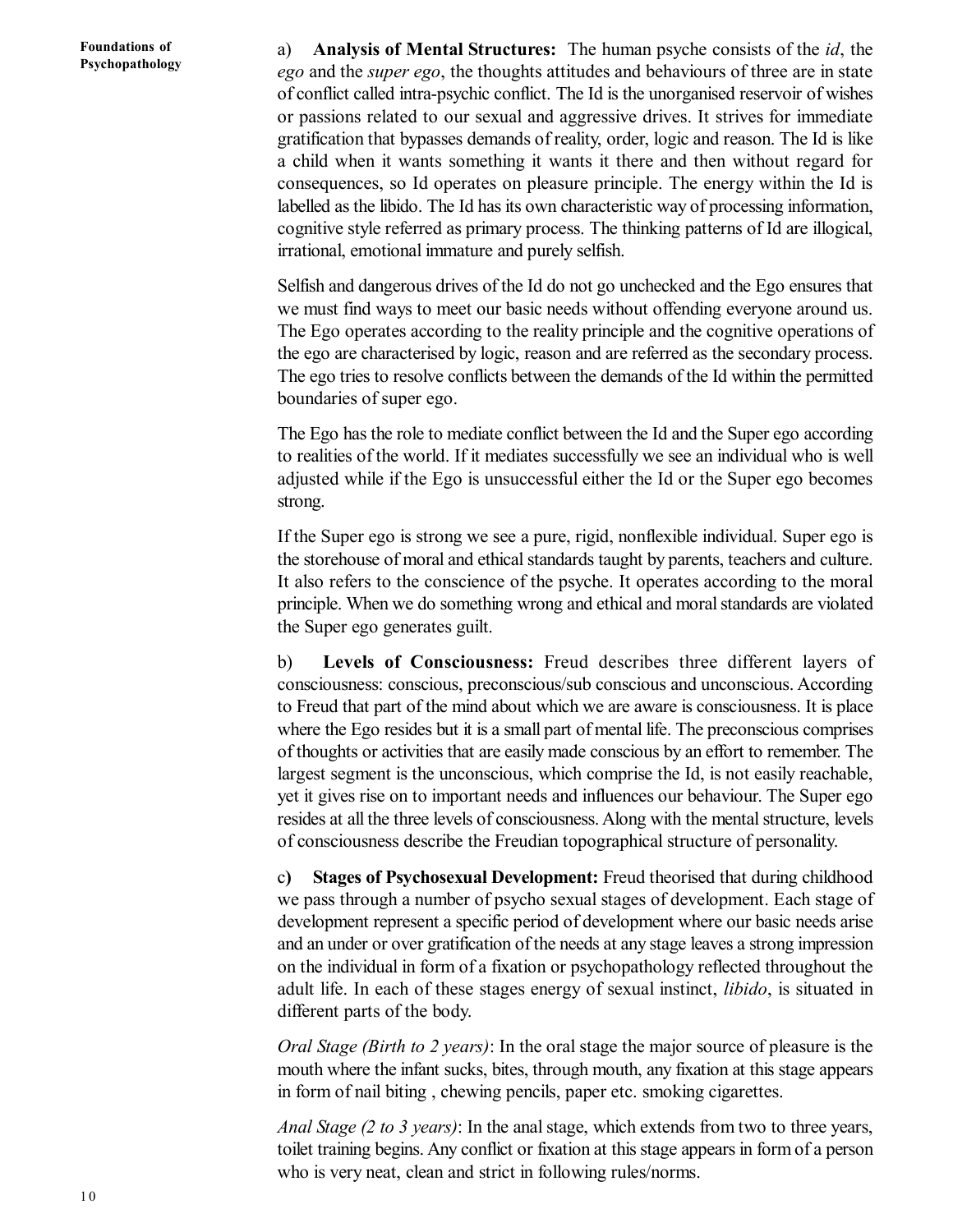*Phallic Stage (3 to 5 years)*: Phallic stage begins at three years and goes up to five years. In this stage boys have oedipal complex, a wish to have sexual attachment with their mothers, while girls shift away from mother and get closer to father, an experience labelled as Electra complex.

*Latency (5 to 12 years)*: In this stage sex drives are subsided and child is mainly engaged in acquiring social, academic and professional skills.

*Genital 12 years and onwards)*: Latency stage is where interest in sexual drive is less but it is the genital stage where interest in and tendency to impress opposite sex develops. One is more preoccupied to make a good impression on the members of opposite sex through one's looks, dress and conversation. Often you see a young growing up standing in front of the mirror and either trying to focus how to look even better etc. Each stage of development is important for a healthy adjustment and fixation at any stage may result in formation of psychopathology or an immediate behaviour.

d) **Anxiety and Defense Mechanisms:** Freud noted that a major drive for most people is the reduction in tension, and that a major cause of tension was anxiety. He identified three different types of anxiety.

*Reality Anxiety*: This is the most basic form of anxiety and is typically based on fears of real and possible events, such as being bitten by a dog or falling from a ladder. The most common way of reducing tension from Reality Anxiety is taking oneself away from the situation, running away from the dog or simply refusing to go up the ladder.

*Neurotic Anxiety*: This is a form of anxiety which comes from an unconscious fear that the basic impulses of the Id (the primitive part of our personality) will take control of the person, leading to eventual punishment (this is thus a form of Moral Anxiety).

*Moral Anxiety*: This form of anxiety comes from a fear of violating values and moral codes, and appears as feelings of guilt or shame.

The ego is always threatened by the possibility of expression of irrational and antisocial sexual and aggressive drives of the id. Thus, the ego fights a battle to stay on top of id and super ego. The conflicts between id and super ego produce anxiety that is a threat to ego. The threat or anxiety experienced by ego is a signal that alerts the ego to use unconscious protective processes that keep primitive emotions associated with conflicts in check. These protective processes are defense mechanisms or coping styles.

All defense mechanisms share two common properties: They often appear unconsciously and they tend to distort, transform, or otherwise falsify reality. In distorting reality, there is a change in perception which allows for a lessening of anxiety, with a corresponding reduction in felt tension. Freud's list of basic defense mechanisms includes:

- Denial: claiming/believing that what is true to be actually false.
- Displacement: redirecting emotions to a substitute target.
- Intellectualisation: taking an objective viewpoint.
- Projection: attributing uncomfortable feelings to others.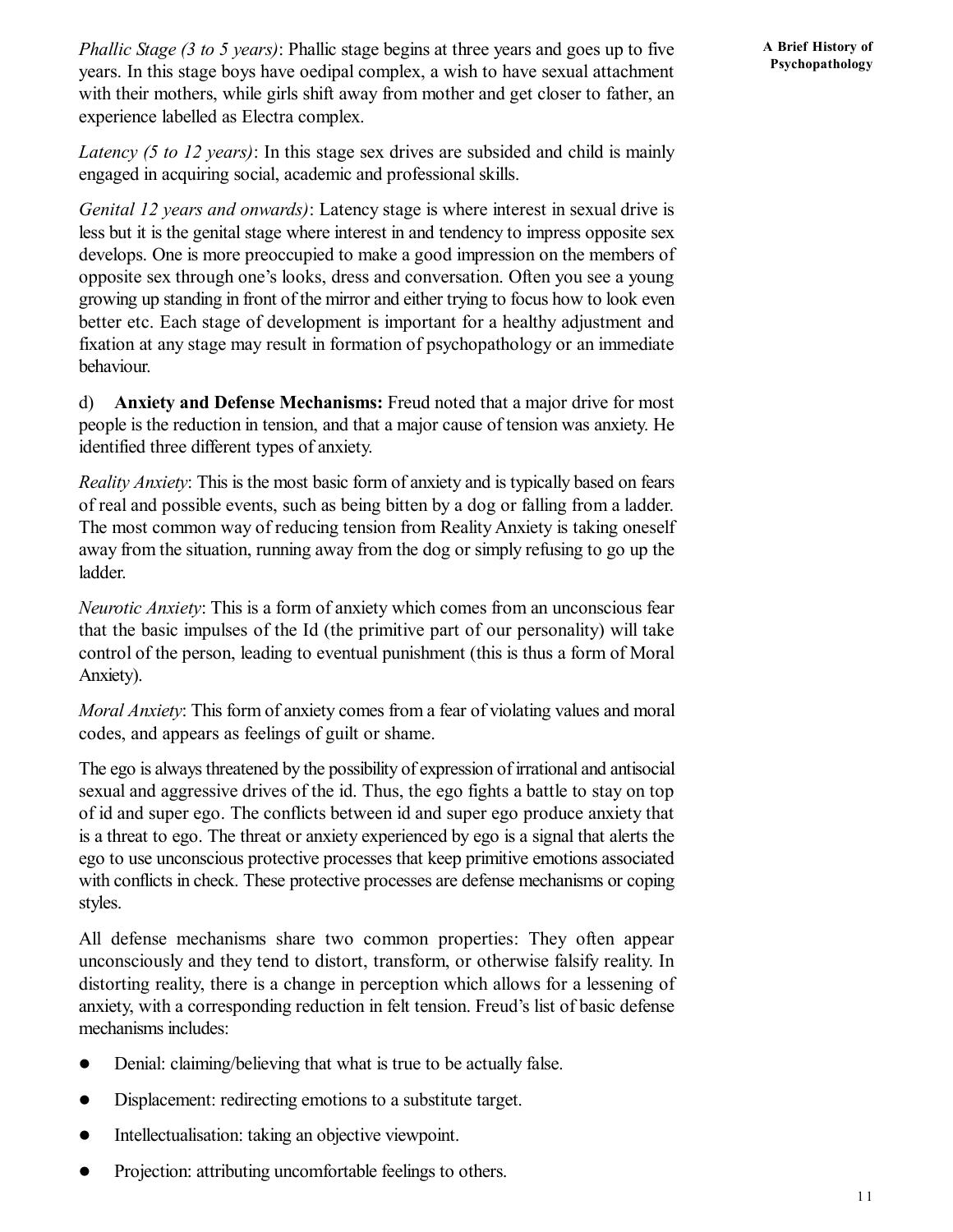- Rationalisation: creating false but credible justifications.
- Reaction Formation: overacting in the opposite way to the fear.
- Regression: going back to acting as a child.
- Repression: pushing uncomfortable thoughts into the subconscious.
- Sublimation: redirecting 'wrong' urges into socially acceptable actions.

e) **Psychoanalytic Therapy:** Psychoanalytic therapy involves reliving repressed fantasies and fears both in feeling and in thought. This process involves transference, i.e. a projection of the attitudes and emotions, originally directed towards the parents, onto the analyst. This is necessary for successful treatment. Access to these repressed fears is gained often through dream interpretation, where the manifest content in dreams is understood as a symbolic expression of the hidden or latent content. (Internal censorship demands that the wish be transformed, leading to a disguised or symbolic representation.) The sources of dream content results from lost memories, linguistic symbols and repressed experiences.

Dreams are "guardians of sleep", i.e. wish fulfilments that arise in response to inner conflicts and tensions whose function is to allow the subject to continue sleeping. Dream –Work is the production of dreams during sleep- the translation of demands arising from the unconscious into symbolic objects of the preconscious and eventually the conscious mind of the subject. Dream Interpretation is the decoding of the symbols (manifest content) and the recovery of their latent content, i.e. the unconscious and, hence, hidden tensions and conflicts that give rise to the dreams in the first place.

Evaluation: Some of the criticisms typically raised against the Freudian theory are:

- 1) Freud's hypotheses are neither verifiable nor falsifiable. It is not clear what would count as evidence sufficient to confirm or refute theoretical claims.
- 2) The theory is based on an inadequate conceptualisation of the experience of women.
- 3) The theory overemphasises the role of sexuality in human psychological development and experience.

| <b>Self Assessment Questions</b> |                                                                                 |  |  |
|----------------------------------|---------------------------------------------------------------------------------|--|--|
|                                  | 1) Explain the early psychological approaches of understanding psychopathology. |  |  |
|                                  |                                                                                 |  |  |
|                                  |                                                                                 |  |  |
|                                  |                                                                                 |  |  |
|                                  |                                                                                 |  |  |
|                                  |                                                                                 |  |  |
| 2)                               | Describe the Freudian topographical structure of personality.                   |  |  |
|                                  |                                                                                 |  |  |
|                                  |                                                                                 |  |  |
|                                  |                                                                                 |  |  |
|                                  |                                                                                 |  |  |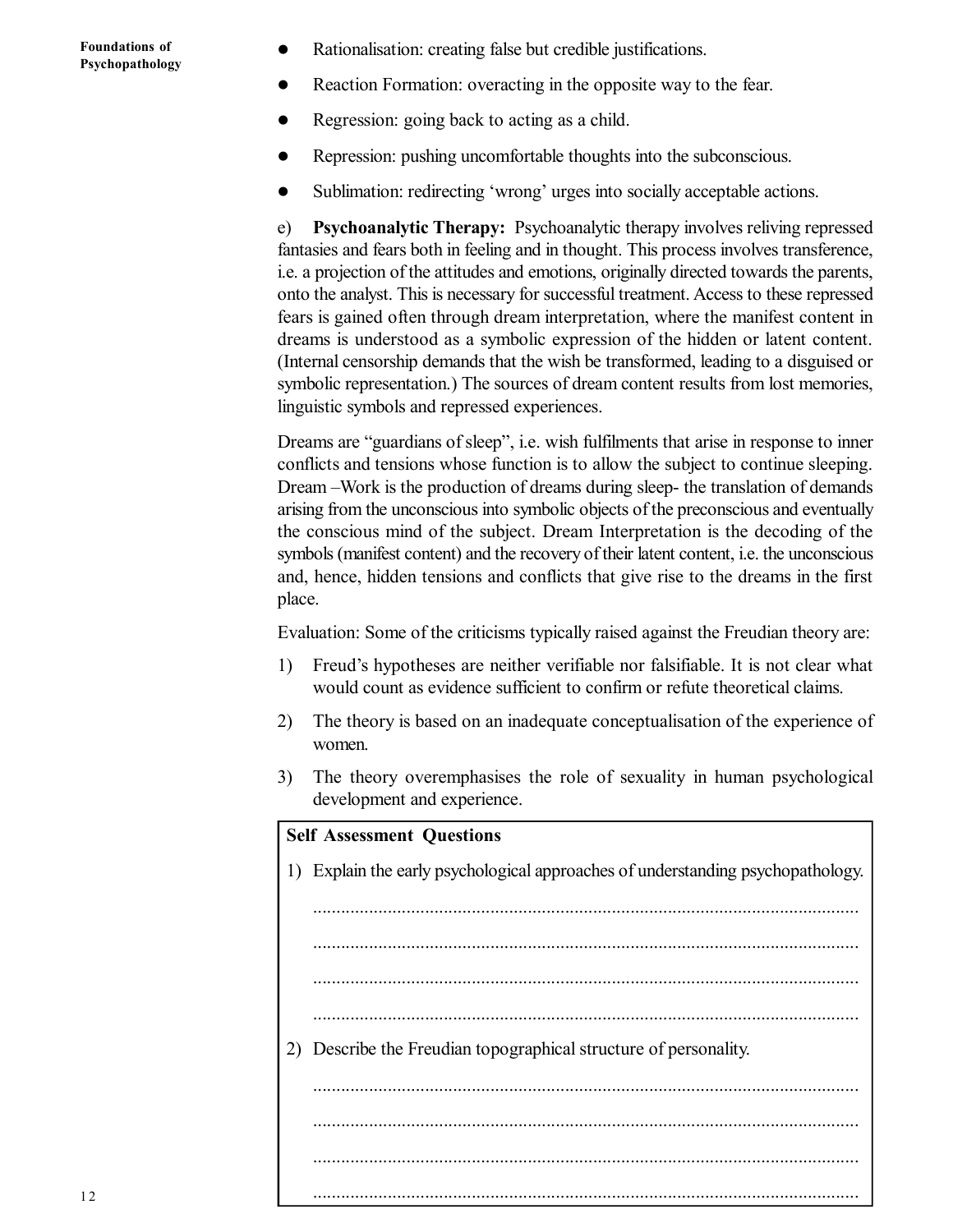3) Explain the importance of stages of psychosexual development in understanding psychopathology. ..................................................................................................................... ..................................................................................................................... ..................................................................................................................... ..................................................................................................................... 4) Give an account of the concepts of anxiety and defense mechanisms as explained by Freud. ..................................................................................................................... ..................................................................................................................... ..................................................................................................................... ..................................................................................................................... 5) Elucidate the process of psychoanalytic therapy. ..................................................................................................................... ..................................................................................................................... ..................................................................................................................... .....................................................................................................................

### **1.4.3 Humanistic Approach**

Humanistic view puts emphasis on the positive aspects of life, free choices and personal growth experiences. According to this approach abnormality results from refusal to accept personal responsibility for one's own actions and thoughts. So human behaviour is caused by the choices we make voluntarily. The humanistic theorists assume that human nature is inherently good and abnormal/aggressive behaviour is caused is by the society but not by the individual.

Carl Rogers, along with Abraham Maslow, rejected the deterministic nature of both psychoanalysis and behaviourism and maintained that we behave as we do because of the way we perceive our situation. As no one else can know how we perceive, we are the best experts on ourselves. Like Freud, Rogers developed his theory based on his work with emotionally troubled people but unlike Freud, Rogers claimed that we have a remarkable capacity for self healing and personal growth leading towards self-actualisation. Freud emphasised the importance of psychological continuity and hence believed our past to be a strong determinant of the present, whereas Rogers placed emphasis on the person's current perception and how we live in the here-and-now.

i) **Self and Congruence:** Central to Rogers' theory is the notion of self or selfconcept. This is defined as "the organised, consistent set of perceptions and beliefs about oneself". It consists of all the ideas and values that characterise 'I' and 'me' and includes perception and valuing of 'what I am' and 'what I can do'. Consequently, the self-concept is a central component of our total experience and influences both our perception of the world and perception of oneself. For instance, a woman who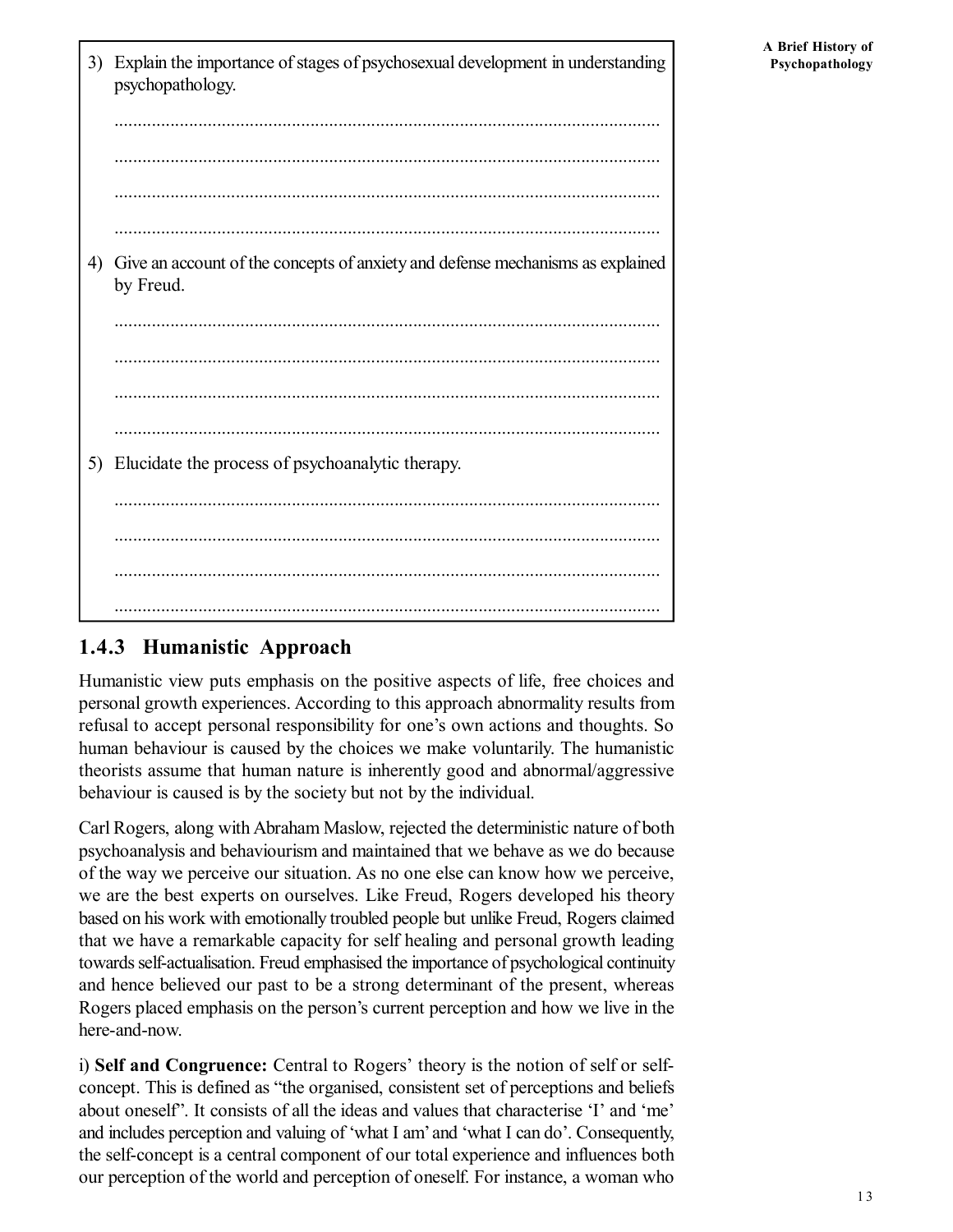perceives herself as strong may well behave with confidence and come to see her actions as actions performed by someone who is confident.

The self-concept does not necessarily always fit with reality, and the way we see ourselves may differ greatly from how others see us. According to Rogers, we want to feel, experience and behave in ways which are consistent with our self-image and which reflect what we would like to be like, our ideal-self. The closer our self-image and ideal-self are to each other, the more consistent or congruent we are and the higher our sense of self-worth. A person is said to be in a state of incongruence if some of the experience are unacceptable and are denied or distorted in the selfimage. As we prefer to see ourselves in ways that are consistent with our self-image, we may use defence mechanisms like denial or repression in order to feel less threatened by some of what we consider to be our undesirable feelings. A person whose self-concept is incongruent with their real feelings and experiences will defend themselves because the truth hurts. For example, a person on occasion may feel possessive but not want to see themselves as possessive. They will therefore push it out of their awareness, leaving them with a self-image of a generous person, not at all possessive.

The total experiencing individual including all feelings and experiences, denied or accepted is called the organismic self by Rogers. The greater the gap between the organismic self and the self-concept, the greater the chance of confusion and maladjustment. The self-concept of the congruent person, however, reflects the inevitability of change that occurs in the environment and is therefore, flexible. Similarly, as stated above, the closer the ideal-self is to the self-image (i.e. the closer the person you would like to be is to how you see yourself), the more fulfilled and happier the person you will be. So, we can see that two kinds of incongruence can develop: incongruence between self-concept and organismic self and incongruence between ideal-self and self-image.

ii) **Person Centered Therapy:** In order to enhance congruence and move towards self-actualisation the person needs to be self-accepting and to replace the conditions of worth with truer, organismic values. This is established according to Rogers by having at least one relationship in which the person experiences unconditional positive regard, where the person is totally accepted and supported regardless of what they do, think or feel. The relationship obviously must be controlled or directed not by the other person in the relationship but by oneself. The person him/herself is at the centre, hence the term 'person-centred'.

Any relationship which reduces incongruence is a therapeutic relationship according to Rogers. Such a relationship is characterised by one person experiencing another person who communicates: (a) unconditional positive regard, (b) empathy (i.e. accepting that another person experiences the world in an entirely different manner from yourself and reflecting back what this is like) (c) genuineness (i.e. being oneself rather than playing a role, of say, therapist, friend, parent or teacher)

If a person demonstrates these three qualities consistently in a relationship, they are offering a therapeutic context to the other person. If a person feels these three qualities in a relationship, they are said to be in a therapeutic, healing or growing relationship.

Evaluation: Some of the criticisms raised against the humanistic approach are:

1) This approach criticized behaviourism for not acknowledging mental events, though the humanistic theorists overlooked scientific methods of studies.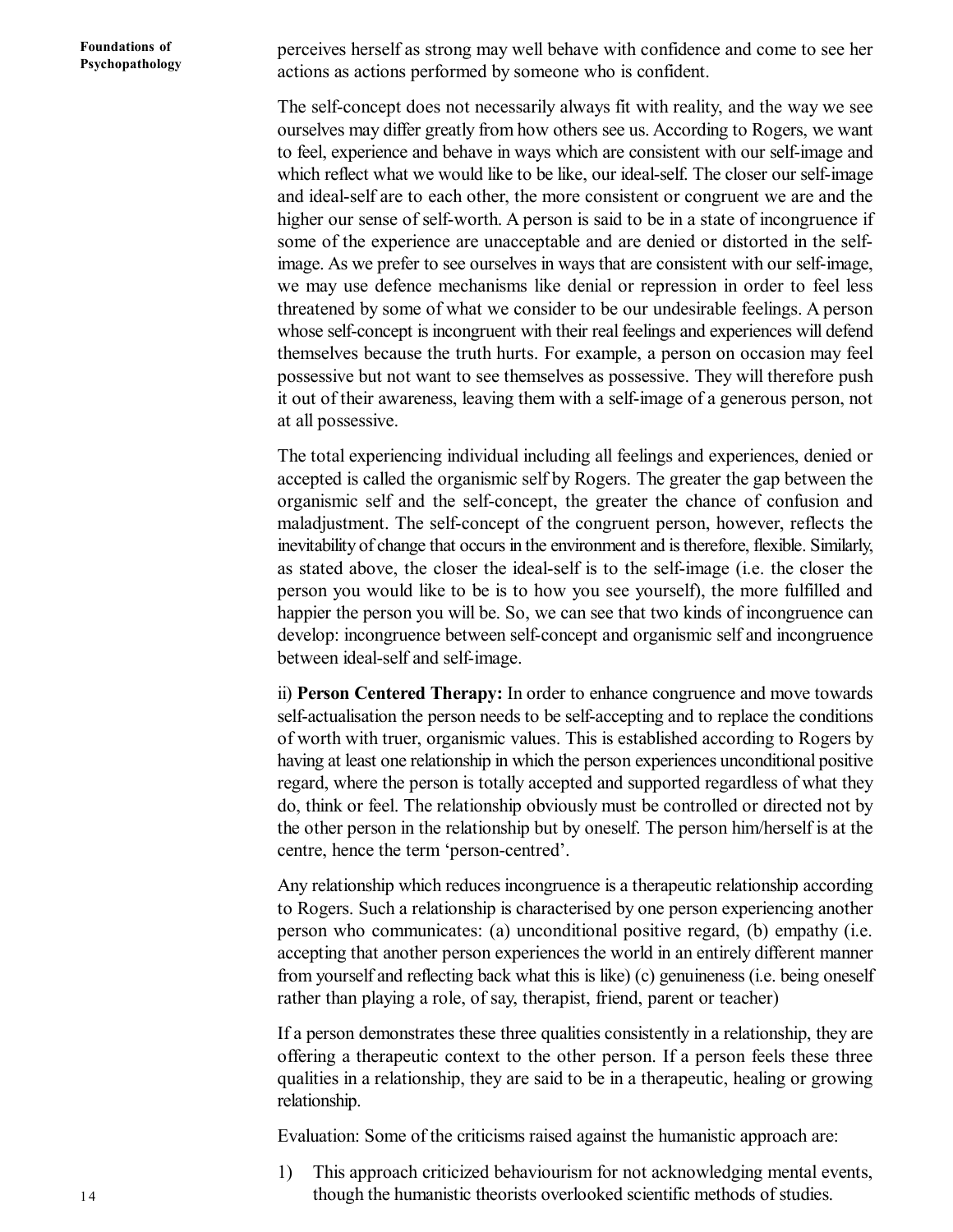2) Wishful thinking of man is not supported by scientific investigation and facts.

- 4) This approach rejected animal research in psychology.
- 5) Concepts of this approach are sometimes not amenable to clear definition and verification.

### **1.4.4 Behavioural Approach**

The behavioural perspective is identified with the Russian physiologist Ivan Pavlov (1849–1936), the discoverer of the conditioned reflex, and the American psychologist John B. Watson (1878–1958), the father of behaviourism. The behavioural perspective focuses on the role of learning in explaining both normal and abnormal behaviour. From a learning perspective, abnormal behaviour represents the acquisition, or learning, of inappropriate, maladaptive behaviours. From the learning perspective the abnormal behaviour itself is the problem. In this perspective, abnormal behaviour is learned in much the same way as normal behaviour. Why do some people behave abnormally? It may be that their learning histories differ from other people's. For example, a person who was harshly punished as a child for masturbating might become anxious, as an adult, about sexuality.

Poor child-rearing practices, such as capricious punishment for misconduct and failure to praise or reward good behaviour, might lead to antisocial behaviour. Children with abusive or neglectful parents might learn to pay more attention to inner fantasies than to the world outside and have difficulty distinguishing reality from fantasy.

Watson and other behaviourists, such as Harvard University psychologist B. F. Skinner (1904–1990), believed that human behaviour is the product of our genetic inheritance and environmental or situational influences. Like Freud, Watson and Skinner discarded concepts of personal freedom, choice, and self-direction. But whereas Freud saw us as driven by irrational forces, behaviourists see us as products of environmental influences that shape and manipulate our behaviour. Behaviourists also believed that we should limit the study of psychology to behaviour itself rather than focus on underlying motivations. Therapy, in this view, consists of shaping behaviour rather than seeking insight into the workings of the mind. Behaviourists focus on the roles of two forms of learning in shaping both normal and abnormal behaviour, classical conditioning and operant conditioning.

*Role of Classical Conditioning:* The Russian physiologist Ivan Pavlov discovered the conditioned reflex (now called a *conditioned response*) quite by accident. In his laboratory, he harnessed dogs to an apparatus to study their salivary response to food. Along the way he observed that the animals would salivate and secrete gastric juices even before they started to eat. These responses appeared to be elicited by the sound of the food cart as it was wheeled into the room.

So Pavlov undertook an experiment that showed that animals could learn to salivate in response to other stimuli, such as the sound of a bell, if these stimuli were *associated* with feeding. Because dogs don't normally salivate to the sound of bells, Pavlov reasoned that they had acquired this response. He called it a **conditioned response** (CR), or conditioned reflex, because it had been paired with what he called an **unconditioned stimulus** (US)—in this case, food—which naturally elicited salivation. The salivation to food, an unlearned response, Pavlov called the

**A Brief History of Psychopathology**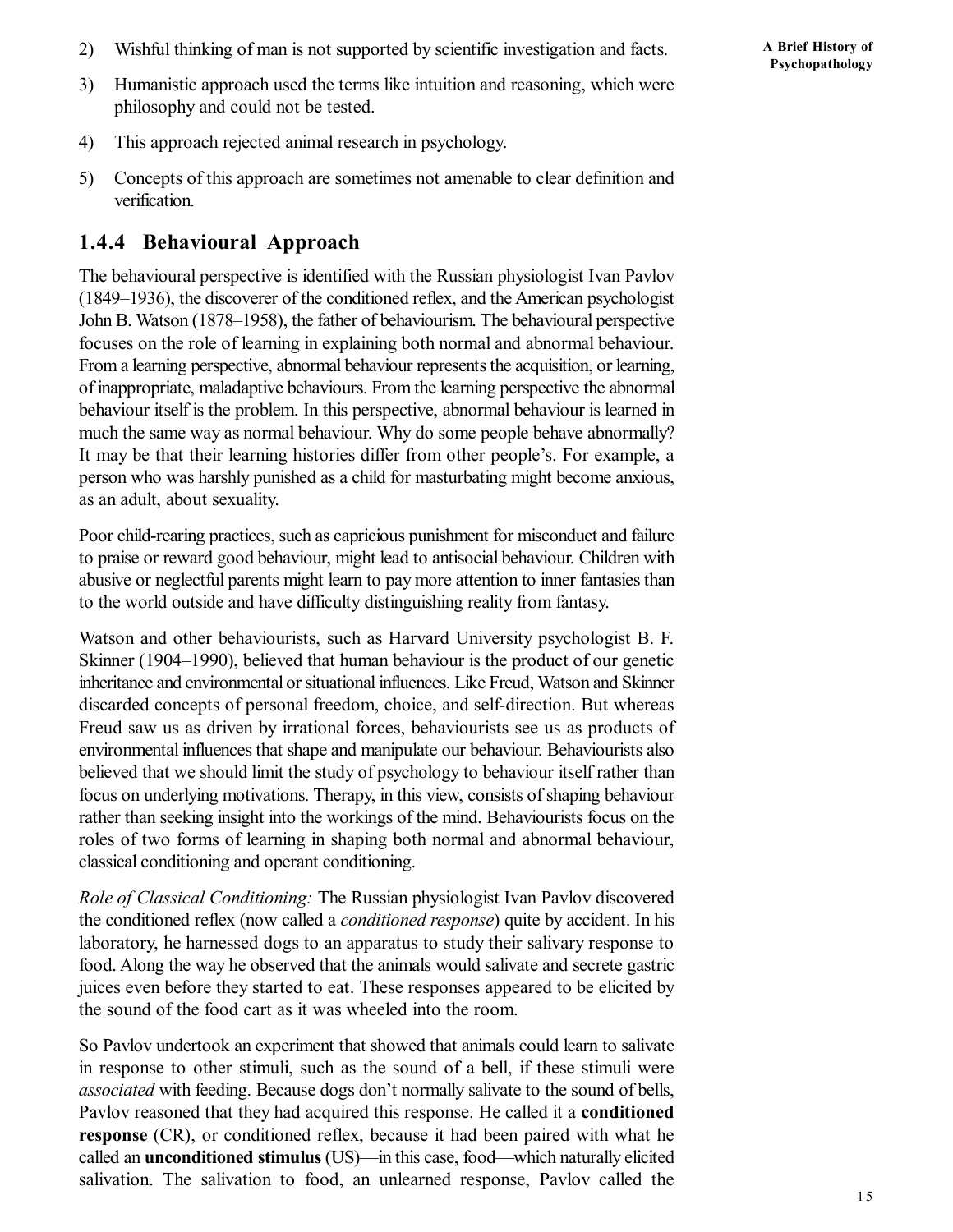**unconditioned response** (UR), and the bell, a previously neutral stimulus; he called the **conditioned stimulus** (CS).

Phobias or excessive fears may be acquired by classical conditioning. For instance, a person may develop a phobia for riding on elevators following a traumatic experience on an elevator. In this example, a previously neutral stimulus (elevator) becomes paired or associated with an aversive stimulus (trauma), which leads to the conditioned response (phobia).

Watson himself had demonstrated how a fear response could be acquired through classical conditioning. Together with his research assistant who was later to become his wife, Rosalie Rayner, Watson classically conditioned an 11-month-old boy, who is well known in the annals of psychology as "Little Albert," to develop a fear response to a white rat (Watson & Rayner, 1920). Prior to conditioning, the boy showed no fear of the rat and had actually reached out to stroke it. Then, as the boy reached for the animal, Watson banged a steel bar with a hammer just behind the boy's head, creating a loud, aversive sound. After repeated pairings of the jarring sound and the presence of the animal, Albert sure enough showed a conditioned response, displaying fear to the rat alone. From the learning perspective, normal behaviour involves responding adaptively to stimuli, including conditioned stimuli. After all, if we do not learn to be afraid of putting our hand too close to a hot stove after one or two experiences of being burned or nearly burned, we might repeatedly suffer unnecessary burns. On the other hand, acquiring inappropriate and maladaptive fears on the basis of conditioning may cripple our efforts to function in the world.

*Role of Operant Conditioning:* Classical conditioning can explain the development of simple, reflexive responses, such as salivating to cues associated with food, as well as the emotional response of fear to stimuli that have been paired with painful or aversive stimuli. But classical conditioning does not account for more complex behaviours, such as studying, working, socialising, or preparing meals. The behavioural psychologist B. F. Skinner (1938) called these types of complex behaviours operant responses because they operate on the environment to produce effects or consequences. In operant conditioning, responses are acquired and strengthened by their consequences.

We acquire responses or skills, such as raising our hand in class that lead to reinforcement. Reinforcers are changes in the environment (stimuli) that increase the frequency of the preceding behaviour. Behaviours that lead to rewarding consequences are strengthened—that is, they are more likely to occur again. Over time, such behaviours become habits (Staddon & Cerutti, 2003). For example, you likely acquired the habit of raising your hand in class on the basis of experiences early in grade school when your teachers responded to you only if you first raised your hand.

Skinner identified two types of reinforcers. Positive reinforcers, which are commonly called rewards, boost the frequency of behaviour when they are introduced or presented. Most of Skinner's work focused on studying operant conditioning in animals, such as pigeons. If a pigeon gets food when it pecks a button, it will continue to peck a button until it has eaten its fill. If we get a friendly response from people when we hold the door open for them, we're more likely to develop the habit of opening the door for others.

Negative reinforcers increase the frequency of behaviour when they are removed. If picking up a crying child stops the crying, the behaviour (picking up the child) is negatively reinforced (made stronger) by the removal of the negative reinforce (the crying, an aversive stimulus).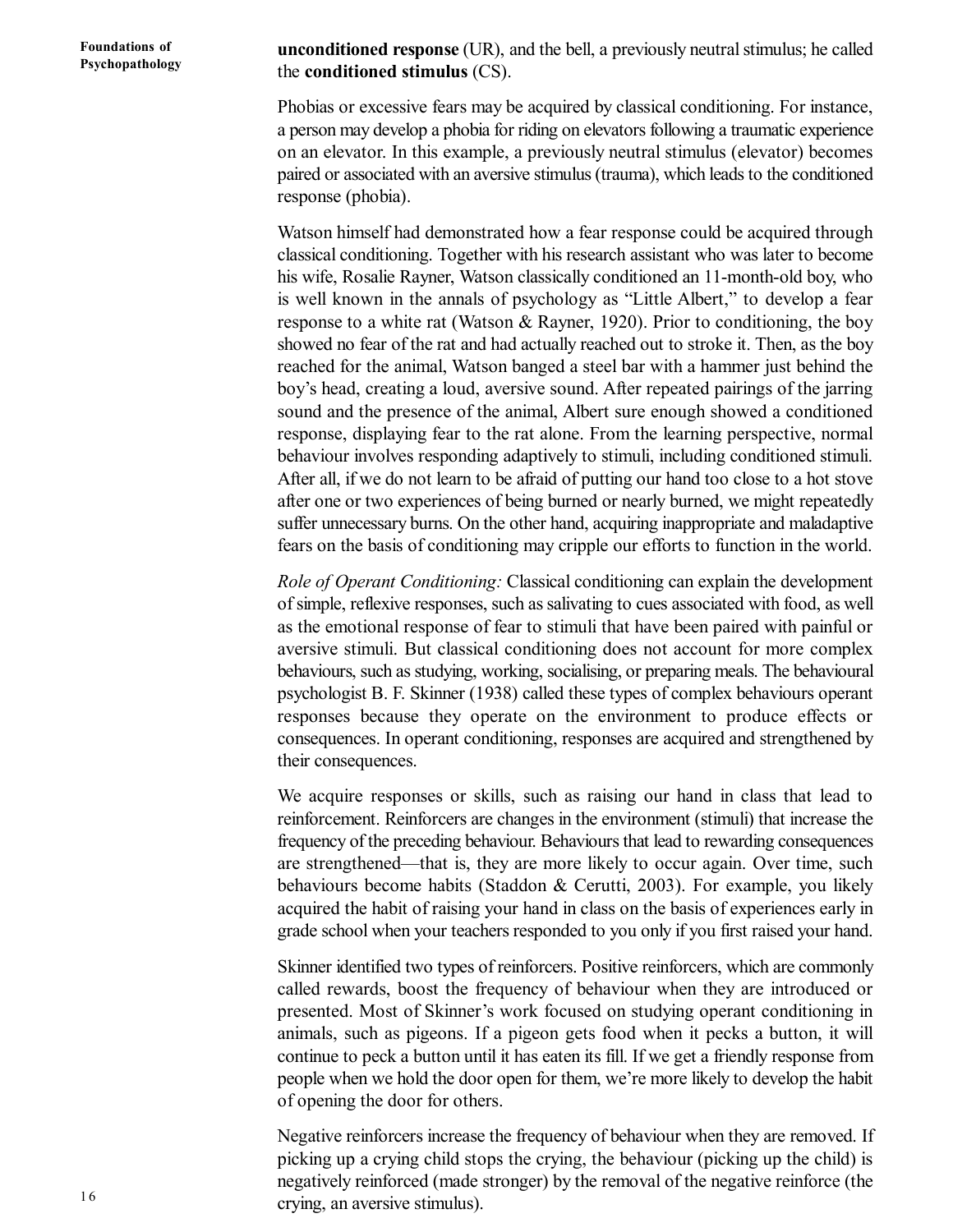Adaptive, normal behaviour involves learning responses or skills that lead to reinforcement. We learn behaviours that allow us to obtain positive reinforcers or rewards, such as food, money, and approval, and that help us remove or avoid negative reinforcers, such as pain and disapproval. But if our early learning environments do not provide opportunities for learning new skills, we might be hampered in our efforts to develop the skills needed to obtain reinforcement. A lack of social skills, for example, may reduce our opportunities for social reinforcement (approval or praise from others), which may lead in turn to depression and social isolation.

Punishment can be considered the flip side of reinforcement. Punishments are aversive stimuli that decrease the frequency of the behaviour they follow. Punishment may take many forms, including physical punishment, removal of a reinforcing stimulus, assessment of monetary penalties, taking away privileges, or removal from a reinforcing environment.

*Social-Cognitive Theory:* Social-cognitive theory represents the contributions of theorists such as Albert Bandura, Julian B. Rotter, and Walter Mischel. Socialcognitive theorists expanded traditional learning theory by including roles for thinking, or cognition, and learning by observation, which is also called modelling (Bandura, 2004). A phobia for spiders, for example, may be learned by observing the fearful reactions of others in real life, on television, or in the movies.

Social-cognitive theorists believe that people have an impact on their environment, just as their environment has an impact on them (Bandura, 2001, 2004). Socialcognitive theorists agree with traditional behaviourists like Watson and Skinner that theories of human nature should be tied to observable behaviour. However, they argue that factors within the person, such as expectancies and the values placed on particular goals, also need to be considered in explaining human behaviour. For example, people who hold more positive expectancies about the effects of a drug are more likely to use the drug and to use larger quantities of the drug than are people with less positive expectancies.

*Behaviour Modification:* Processes and techniques used for treatment of maladaptive behaviours based on different theories of behaviouristic approach are called behaviour modification. Conditions suitable for behaviour therapy are phobic disorders, obsessive compulsive disorders, generalised anxiety disorder, panic disorders, habit disorders, sexual deviations/dysfunctions, social skills deficits and enuresis. Major techniques used under behaviour modification are relaxation therapy, systematic desensitisation, biofeedback, aversion therapy, habit reversal, modelling, shaping, token economy and cognitive behaviour therapy.

*Evaluation*: Learning perspectives have spawned a model of therapy, called behaviour therapy (also called behaviour modification), that involves systematically applying learning principles to help people change their behaviour. Behaviour therapy techniques have helped people overcome a wide range of psychological problems, including phobias and other anxiety disorders, sexual dysfunctions, and depression. Moreover, reinforcement based programs are now widely used in helping parents learn better parenting skills and helping children learn in the classroom. Some of the criticisms raised against the behaviouristic theories are:

- 1) Behaviourism alone cannot explain the richness of human behaviour and that human experience cannot be reduced to observable responses.
- 2) Many learning theorists too, especially social-cognitive theorists, have been dissatisfied with the strict behaviouristic view that environmental influences (rewards and punishments) mechanically control our behaviour.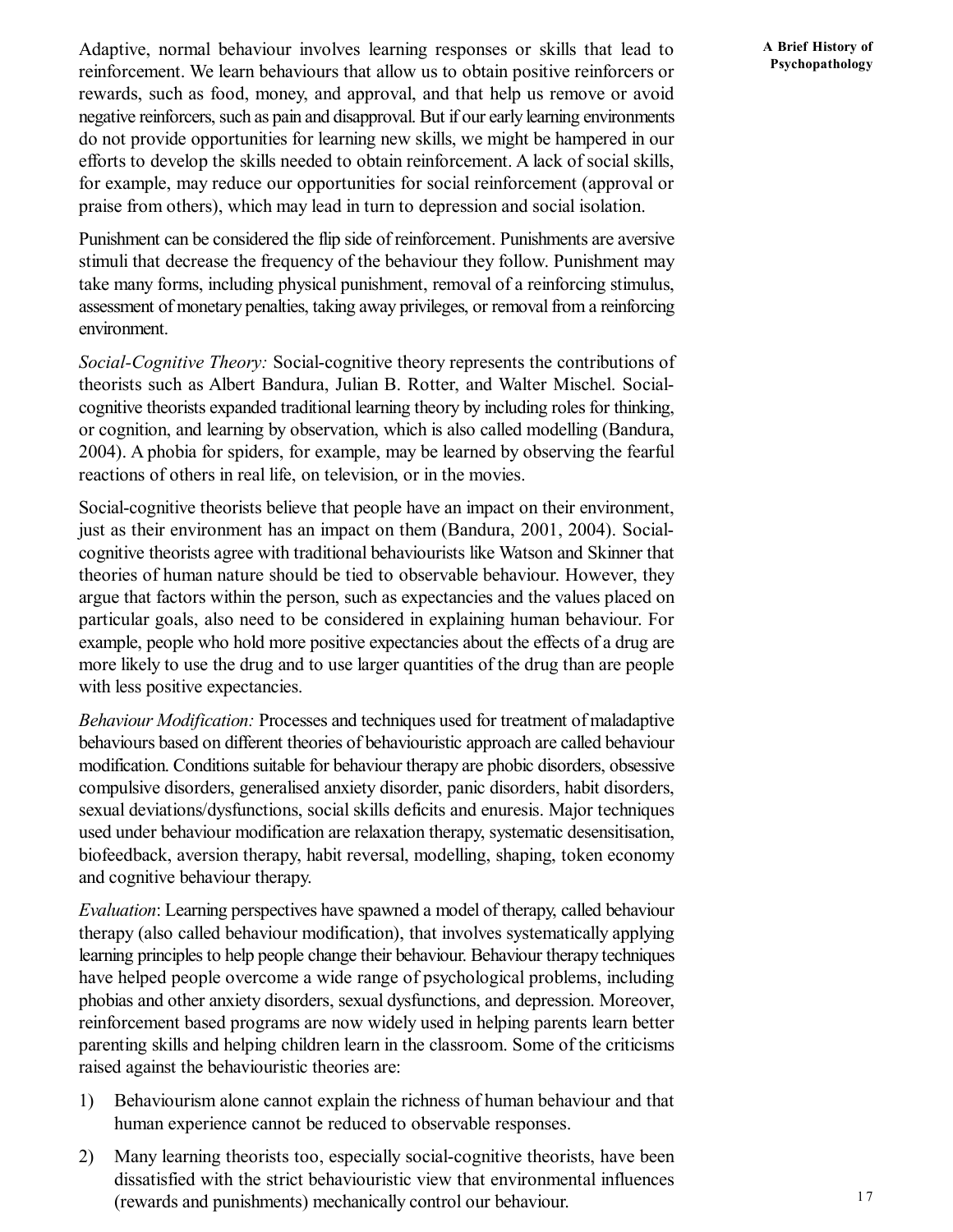- Humans experience thoughts and dreams and formulate goals and aspirations.  $3)$ Behaviourism does not seem to address much of what it means to be human.
- Social-cognitive theorists have broadened the scope of traditional behaviourism, 4) but critics claim that social-cognitive theory places too little emphasis on genetic contributions to behaviour and doesn't provide a full enough account of subjective experience, such as self-awareness and the flow of consciousness.

| <b>Self Assessment Questions</b> |                                                                                                                          |  |  |
|----------------------------------|--------------------------------------------------------------------------------------------------------------------------|--|--|
|                                  | 1) Explain the basic assumptions of humanistic approaches to psychopathology.                                            |  |  |
|                                  |                                                                                                                          |  |  |
|                                  |                                                                                                                          |  |  |
|                                  |                                                                                                                          |  |  |
|                                  |                                                                                                                          |  |  |
| 2)                               | Describe the role of self-concept and congruence in development of unhealthy<br>personality as explained by Carl Rogers. |  |  |
|                                  |                                                                                                                          |  |  |
|                                  |                                                                                                                          |  |  |
|                                  |                                                                                                                          |  |  |
|                                  |                                                                                                                          |  |  |
| 3)                               | Explain the assumptions of learning theories regarding maladaptive behaviour.                                            |  |  |
|                                  |                                                                                                                          |  |  |
|                                  |                                                                                                                          |  |  |
|                                  |                                                                                                                          |  |  |
|                                  |                                                                                                                          |  |  |
| 4)                               | Present an account of the theory of classical conditioning in explaining acquired<br>fears and anxiety.                  |  |  |
|                                  |                                                                                                                          |  |  |
|                                  |                                                                                                                          |  |  |
|                                  |                                                                                                                          |  |  |
|                                  |                                                                                                                          |  |  |
| 5)                               | Elucidate that how the theory of operant conditioning explains abnormal<br>behaviours.                                   |  |  |
|                                  |                                                                                                                          |  |  |
|                                  |                                                                                                                          |  |  |
|                                  |                                                                                                                          |  |  |
|                                  |                                                                                                                          |  |  |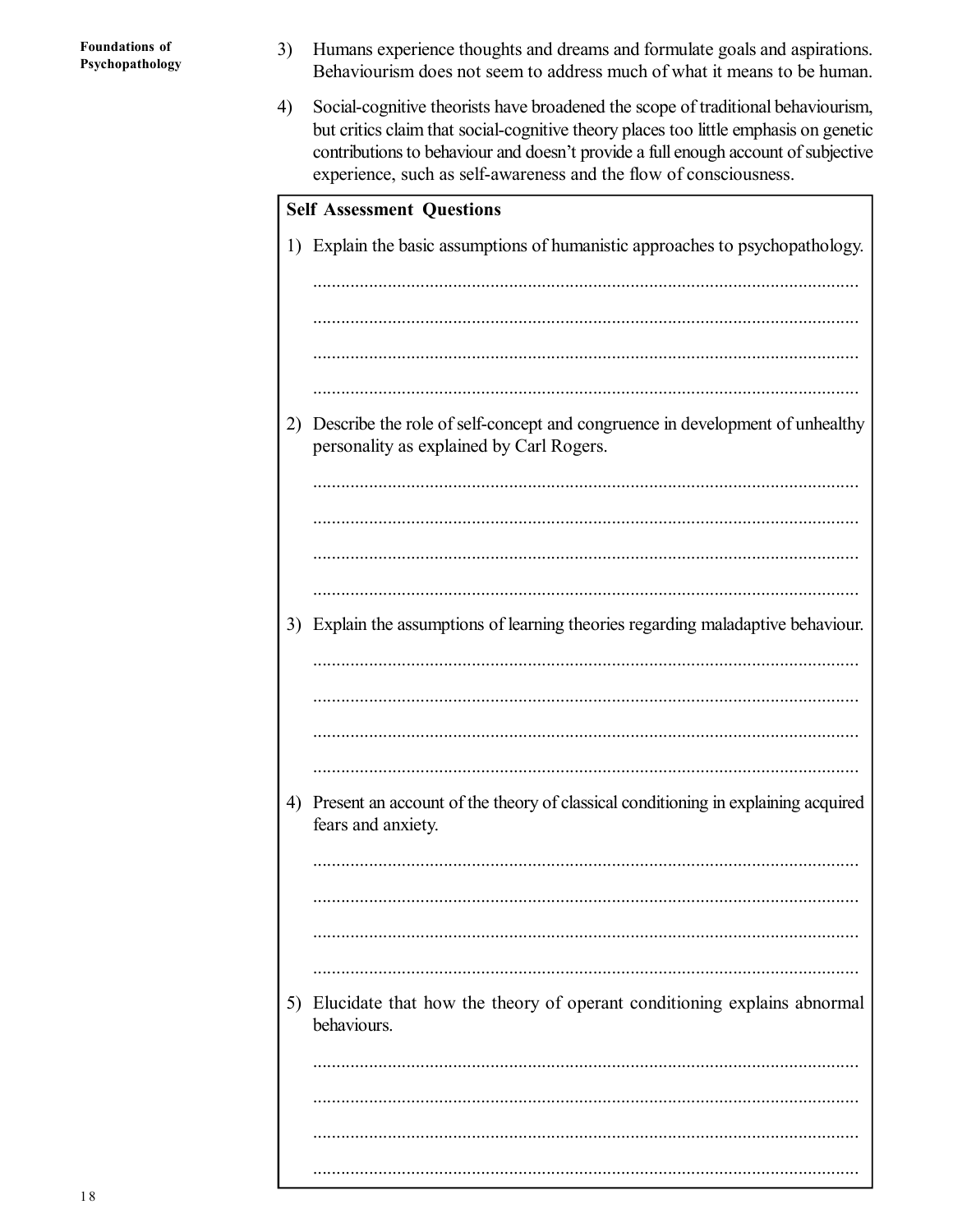6) Describe the importance of cognitive behaviour theories in explaining abnormal behaviours.

..................................................................................................................... ..................................................................................................................... ..................................................................................................................... .....................................................................................................................

# **1.5 LET US SUM UP**

The ancient human civilisations believed that abnormal behaviours are caused by some supernatural magic, evil spirits, demons, moon and the stars. There was a strong belief that our behaviours, affects and thought are governed by the agent situated outside our bodies and environment. These agents included supernatural entities (divinities, demons and spirits), celestial objects (stars and moon) and other phenomena like magnetic fields. With the rising interest in biological sciences supernatural explanations were started to be discounted. Biological models attributed mental disorders to physical diseases and biochemical imbalances in the body.

Psychological approaches began with the moral and mental hygiene movement which advocated humane and responsible care of the institutionalised patients and encouraged and reinforced social interaction with them. Mental hygiene movement started with the concept of moral therapy. Psychodynamic perspectives reflect the views of Freud, who believed that abnormal behaviour stemmed from psychological causes based on underlying psychic forces within the personality. Humanistic theorists believe it is important to understand the obstacles that people encounter as they strive toward self-actualisation and authenticity. Learning theorists posit that the principles of learning can be used to explain both abnormal and normal behaviour. Cognitive theorists focus on the role of distorted and self-defeating thinking in explaining abnormal behaviour.

## **1.6 UNIT END QUESTIONS**

- 1) Explain the early supernatural approach of understanding psychopathology.
- 2) Describe the contributions of biological models in the historical development of psychopathology.
- 3) Explain the early psychological approaches of understanding psychopathology.
- 4) Present an account of Freudian psychoanalytical theory in research and practice in psychopathology.
- 5) Critically evaluate humanistic approach to psychopathology. Also enumerate the points of difference with psychoanalysis and learning theories.
- 6) Explain the behaviouristic approach to psychopathology.

# **1.7 GLOSSARY**

**Demonology :** An ancient belief that the individuals suffering from mental disorders were be possessed and controlled by magical, evil spirits and demons.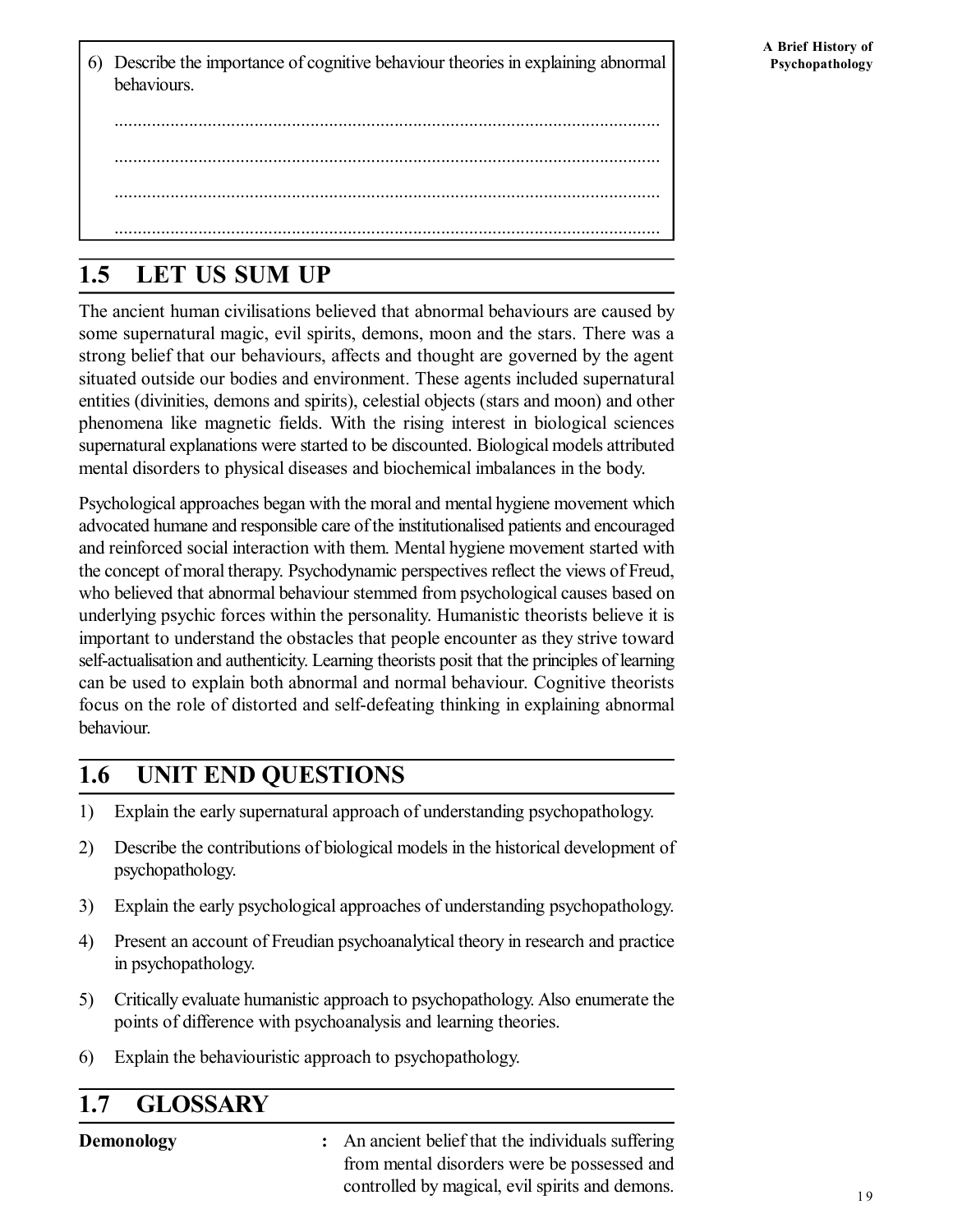| Mass Hysteria                  | A phenomenon in which the experience of an<br>:<br>emotion seems to spread to those in the<br>surroundings around.                                                                                                                                                                                               |
|--------------------------------|------------------------------------------------------------------------------------------------------------------------------------------------------------------------------------------------------------------------------------------------------------------------------------------------------------------|
| <b>Biological Models</b>       | A model that attribute mental disorders to<br>$\ddot{\cdot}$<br>physical diseases and biochemical imbalances<br>in the body.                                                                                                                                                                                     |
| The Id                         | The part of personality which is the unorganised<br>$\ddot{\cdot}$<br>reservoir of wishes or passions related to our<br>sexual and aggressive drives striving for their<br>immediate gratification.                                                                                                              |
| The Ego                        | The part of personality which operates according<br>$\ddot{\cdot}$<br>to the reality principle characterised by logic,<br>reason.                                                                                                                                                                                |
| <b>Neurotic Anxiety</b>        | This is a form of anxiety which comes from an<br>:<br>unconscious fear that the basic impulses of the<br>Id will take control of the person, leading to<br>eventual punishment.                                                                                                                                  |
| <b>Defense Mechanisms</b>      | Defense mechanisms are unconscious protective<br>processes employed by the Ego that keep<br>primitive emotions associated with conflicts in<br>check and protect from threat or anxiety<br>experienced by ego.                                                                                                   |
| <b>Self-Concept</b>            | Self-concept is defined as the organised,<br>$\ddot{\cdot}$<br>consistent set of perceptions and beliefs about<br>oneself.                                                                                                                                                                                       |
| <b>Classical Conditioning</b>  | When a neutral stimulus (conditioned stimulus,<br>CS) is paired with a natural stimulus<br>(unconditioned stimulus, UCS), neutral stimulus<br>alone acquires the ability to elicit the response<br>(conditioned response, CR) which naturally<br>occurs (unconditioned response, UCR) after<br>natural stimulus. |
| <b>Positive Reinforcers</b>    | Commonly called as rewards, positive<br>$\ddot{\cdot}$<br>reinforcers increase the likelihood of behaviour<br>when they are introduced or presented.                                                                                                                                                             |
| <b>Negative Reinforcers</b>    | Negative reinforcers increase the likelihood of<br>$\ddot{\cdot}$<br>behaviour when they are removed.                                                                                                                                                                                                            |
| Punishment                     | Punishments are aversive stimuli that decrease<br>$\ddot{\cdot}$<br>the likelihood of the behaviour they follow.                                                                                                                                                                                                 |
| <b>Social Cognitive Theory</b> | A learning-based theory that emphasises<br>$\ddot{\cdot}$<br>observational learning and incorporates roles<br>for cognitive variables in determining behaviour.                                                                                                                                                  |